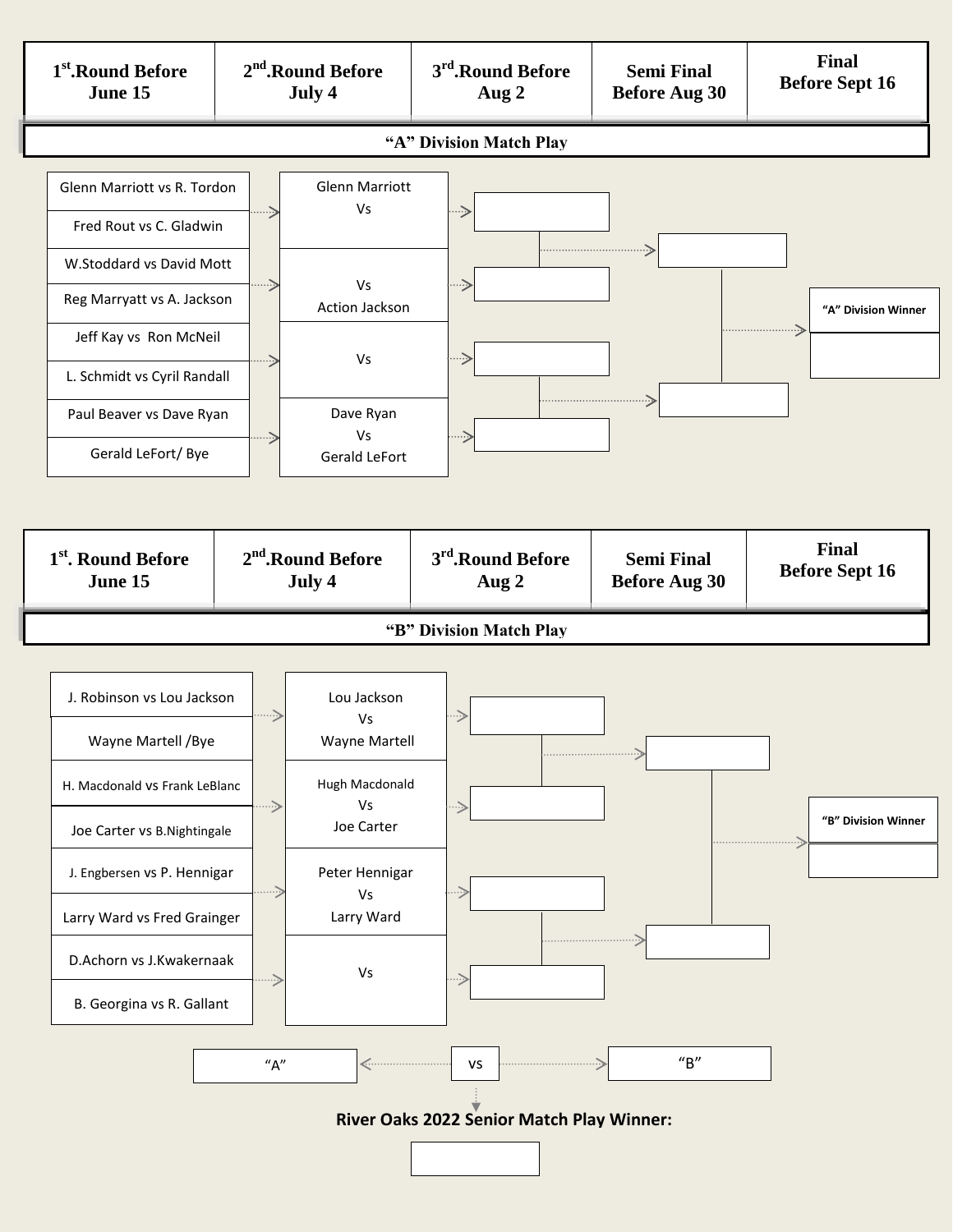# **River Oaks Senior Men's Match Play Rules:**

- **Tees:** All matches will be played using GOLD tees. Handicaps should be calculated accordingly.
- Golf Canada rules apply.
- **Application of Handicap Strokes:** The player with the higher handicap shall have his handicap reduced by the handicap of his opponent and any resulting strokes applied according to the hole ratings on the score card. New score cards for the North Course and old score cards for the South Course. (New cards haven't been made up for the South Course)

**Course of play:** Matches may be played on the North or South Course.

**Dates of play (Deadlines):** Matches must be completed on or before the dates posted. If contestants are unable to agree on a date, the match date will be the final date posted for that round. If a contestant fails to show or indicates he is unable to meet the match deadline, he will forfeit the match to his opponent. Contact the convener prior to posted deadlines if matches cannot be completed on time.

**Disputes:** Any conflicts or disputes must be referred to the Match Play Convener – Dave Ryan, Email: harolddavidryan@gmail.com

**No Entry Fee:**. **Prizes For:** Division A and B Champs and overall match play champ. Prizes will be presented at our closing dinner.

## **How Match Play Rules Differ from Stroke Play Rules**

Golfers watching or, especially, playing match play need to be aware of the differences in the rules between match play and stroke play. Some of the differences are major, some are minor and some involve a different type of penalty when rules are broken.

### **The Way It's Played**

In this sense, match play is a whole different game than stroke play. In stroke play, golfers accumulate strokes over the course of 18 holes. The golfer with the fewest strokes at the completion of the round wins.

In match play, each hole is a separate competition. The player with the fewest strokes on an individual hole wins that hole; the player winning the most holes wins the match.

The stroke total for 18 holes simply doesn't matter in match play.

Stroke play is more a player vs. the course approach; match play is directly player vs. player, or side vs. side. There is one opponent you must beat, and that's the opponent you're facing in the match you're playing right now.